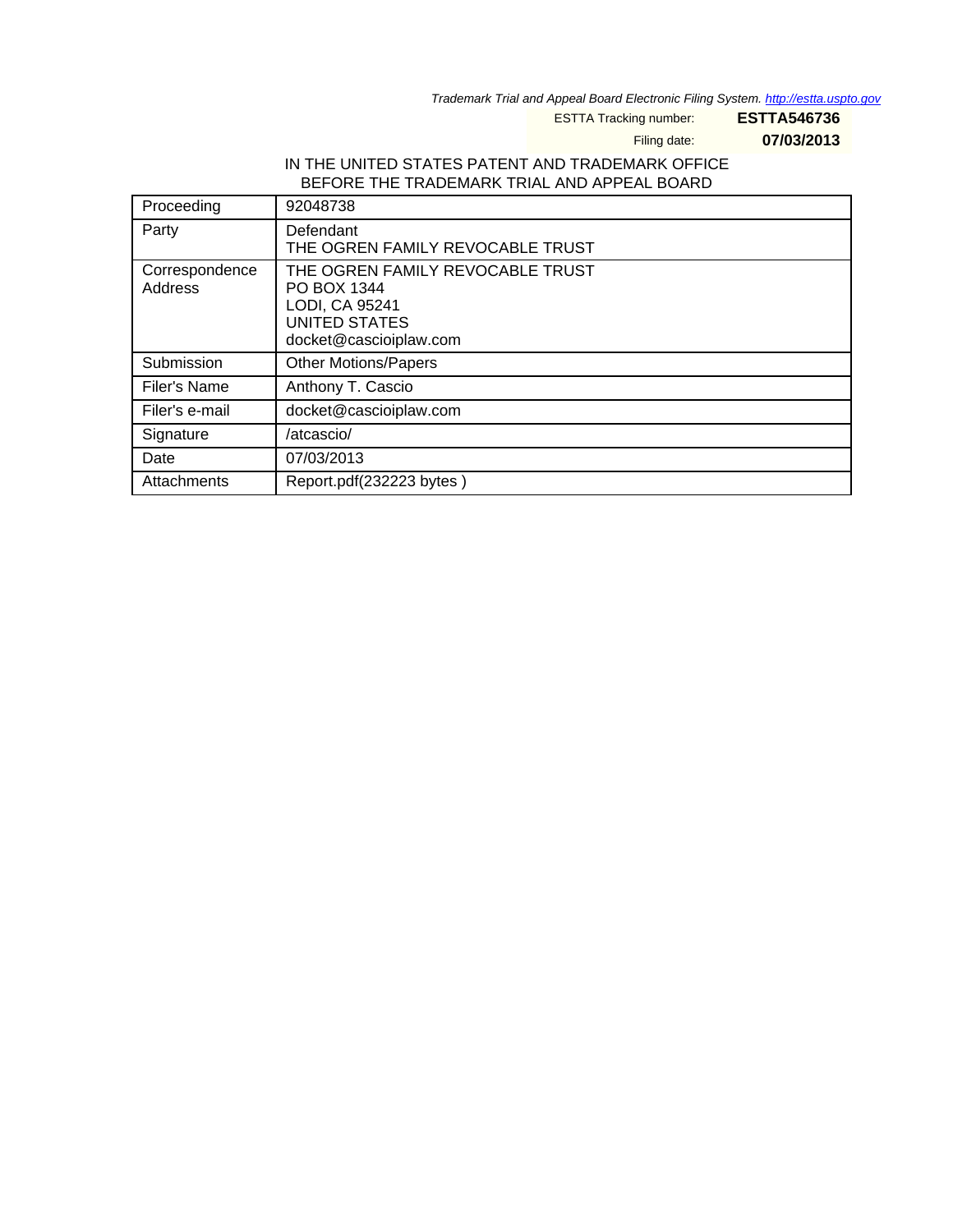## **IN THE UNITED STATES PATENT AND TRADEMARK OFFICE BEFORE THE TRADEMARK TRIAL AND APPEAL BOARD**

| In the matter of:                 |  |
|-----------------------------------|--|
| <b>SOLAR SMART</b>                |  |
| Registration No. 3,026,412        |  |
| Issued December 13, 2005          |  |
| SunPower Corporation,             |  |
| Plaintiff                         |  |
|                                   |  |
| V.                                |  |
| The Ogren Family Revocable Trust, |  |
| Defendant                         |  |

) Cancellation No. 92048738

## **REPORT OF PROGRESS OF SETTLEMENT**

)

Pursuant to a notice issued by the Trademark Trial and Appeal Board, dated January 25, 2013, in the above captioned action, all further stipulated requests for suspension or extensions of time must be accompanied by a report on the progress of the parties' settlement talks sufficient to establish good cause for any continued suspension. This report is in addition to the stipulated request for suspension filed on June 25, 2013.

Defendant, The Ogren Family Revocable Trust, reports the following:

1. The parties have entered into a Consent and Settlement Agreement which became fully executed on December 19, 2012. Under the terms of the Consent and Settlement Agreement, the parties hereto have agreed, *inter alia*:

- a. Plaintiff, SunPower Corporation, acknowledges Defendant's ownership and right in and to the SOLAR SMART registration and also agrees to dismiss this cancellation proceeding;
- b. Defendant acknowledges Plaintiff's ownership and right in and to the mark SMARTER SOLAR, for which Plaintiff has applied for registration in Application Serial No. 76/674897, filed April 2, 2007, which application has been refused under Trademark Act §2(d) as being confusingly similar to Defendant's SOLAR SMART registration and further has been suspended during the pendency of this cancellation proceeding;
- c. Defendant agrees not to contest, challenge the use of, oppose the registration of, or seek cancellation of, the SMARTER SOLAR Application and further agrees to deliver, and has delivered, to Plaintiff a Letter of Consent to be filed in the SMARTER SOLAR application;
- d. Plaintiff agrees to dismiss this cancellation proceeding upon prosecution of the SMARTER SOLAR Application being resumed by the Examining Attorney and the §2(d0 refusal being removed.